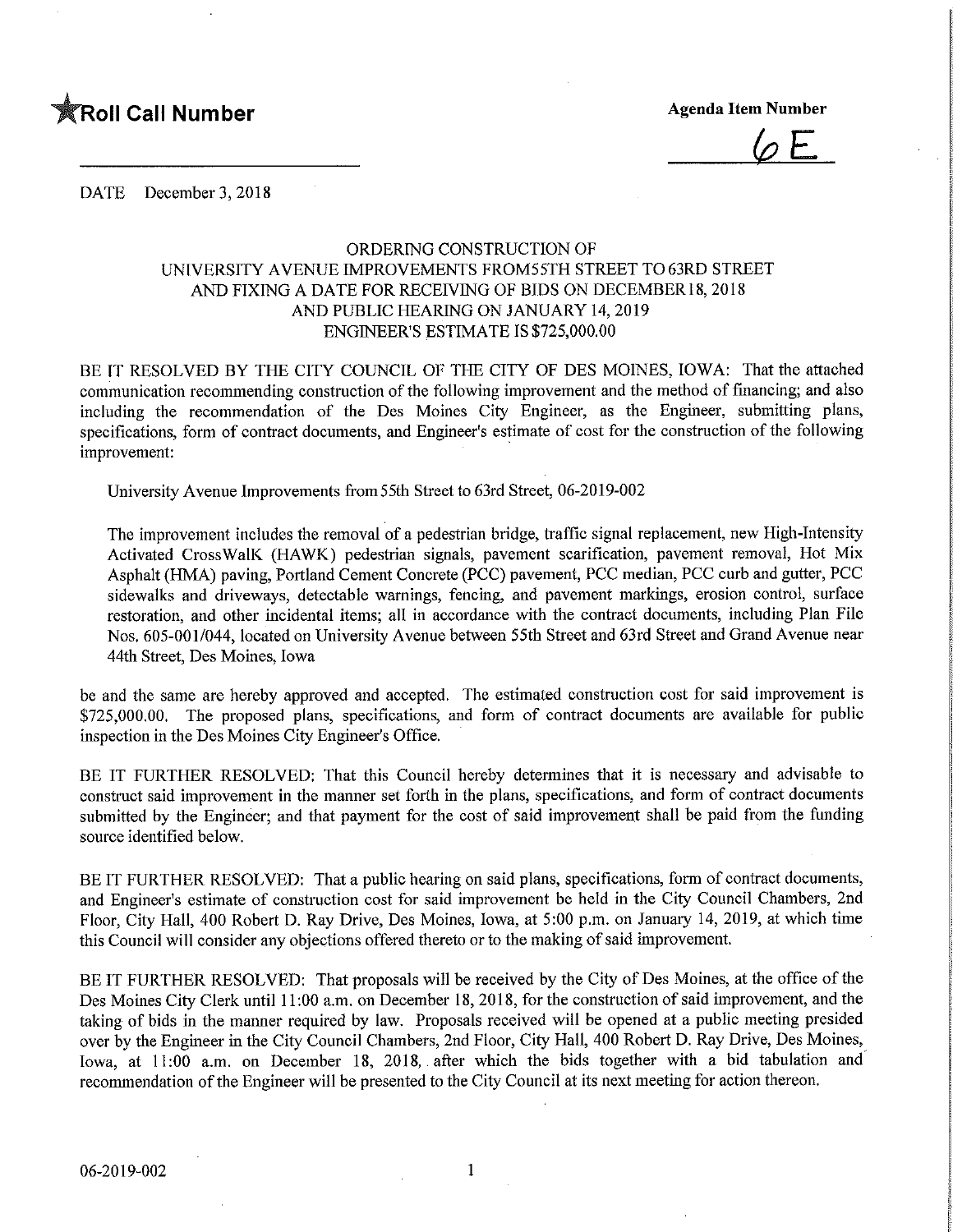

Agenda Item Number

 $\overline{6}$ 

DATE December 3,2018

BE IT FURTHER RESOLVED: That an appropriate Notice to Bidders for said improvement be posted, and Notice of Public Hearing for said improvement be published in the Des Moines Register, all as provided and directed by Chapter 26 and/or 314, Code of Iowa.

(City Council Communication Number  $\frac{1}{8}$   $\frac{1}{0}$  attached.)

Moved by to adopt.

Kathleen Vanderpool Deputy City Attorney

FORM APPROVED: THE PUNDS AVAILABLE

Robert L. Fagen

Des Moines Finance Director

Funding Source: 2018-2019 CIP, Page Street - 49, University Avenue- 42nd Street to 63rd Street, ST275, Being:

-\$241,648.98 in G.O. Bonds; \$20,700 in G.O. Bonds transferred from PK175, \$80,041.87 in G.O. bonds  $\hat{M}$ ansferred from TR091, \$307,609.15 in G.O. bonds transferred from ST267; and the remaining \$75,000 in G.O. B6nds transferred from BR003

| <b>COUNCIL ACTION</b> | <b>YEAS</b> | <b>NAYS</b> | <b>PASS</b> | <b>ABSENT</b>   |
|-----------------------|-------------|-------------|-------------|-----------------|
| <b>COWNIE</b>         |             |             |             |                 |
| <b>BOESEN</b>         |             |             |             |                 |
| <b>COLEMAN</b>        |             |             |             |                 |
| <b>GATTO</b>          |             |             |             |                 |
| <b>GRAY</b>           |             |             |             |                 |
| <b>MANDELBAUM</b>     |             |             |             |                 |
| WESTERGAARD           |             |             |             |                 |
| <b>TOTAL</b>          |             |             |             |                 |
| <b>MOTION CARRIED</b> |             |             |             | <b>APPROVED</b> |
|                       |             |             |             |                 |
|                       |             |             |             |                 |
|                       |             |             |             |                 |

I, Diane Rauh, City Clerk of said City Council, hereby certify that at a meeting of the City Council, held on the above date, among other proceedings the above was adopted.

IN WITNESS WHEREOF, I have hereunto set my hand and affixed my seal the day and year first above written.

Mayor